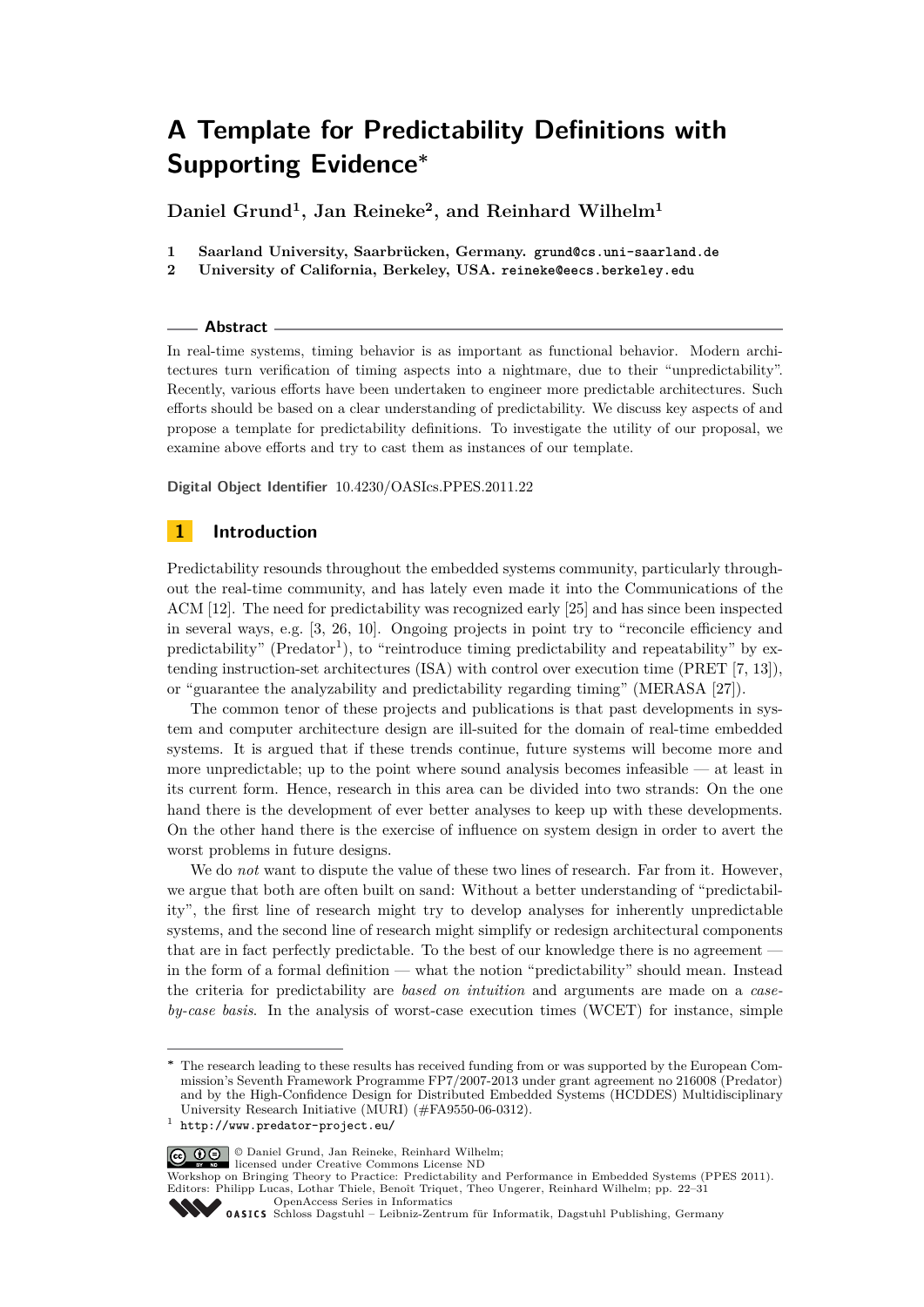in-order pipelines like the ARM7 are deemed more predictable than complex out-of-order pipelines as found in the PowerPC755. Likewise static branch prediction is said to be more predictable than dynamic branch prediction. Other examples are TDMA vs. FCFS arbitration and static vs. dynamic preemptive scheduling.

The agenda of this article is to stimulate the discussion about predictability with the long-term goal of arriving at a definition of predictability. In the next section we present key aspects of predictability and therefrom derive a template for predictability definitions. In Section [3](#page-4-0) we consider work of the last years on improving the predictability of systems and try to cast the intuitions about predictability found in these works in terms of this template. We close this section by discussing the conclusions from this exercise with an emphasis on commonalities and differences between our intuition and that of others.

# **2 Key Aspects of Predictability**

What does predictability mean? A lookup in the Oxford English Dictionary provides the following definitions:

predictable: adjective, able to be predicted.

to predict: say or estimate that (a specified thing) will happen in the future or will be a consequence of something.

Consequently, a system is predictable if one can foretell facts about its future, i.e. determine interesting things about its behavior. In general, the behaviors of such a system can be described by a possibly infinite set of execution traces (sequences of states and transitions). However, a prediction will usually refer to derived properties of such traces, e.g. their length or a number of interesting events on a trace. While some properties of a system might be predictable, others might not. Hence, the first aspect of predictability is the *property to be predicted*.

Typically, the property to be determined depends on something unknown, e.g. the input of a program, and the prediction to be made should be valid for all possible cases, e.g. all admissible program inputs. Hence, the second aspect of predictability are the *sources of uncertainty* that influence the prediction quality.

Predictability will not be a boolean property in general, but should preferably offer shades of gray and thereby allow for comparing systems. How well can a property be predicted? Is system A more predictable than system B (with respect to a certain property)? The third aspect of predictability thus is a *quality measure* on the predictions.

Furthermore, predictability should be a property *inherent* to the system. Only because *some* analysis cannot predict a property for system A while it can do so for system B does not mean that system B is more predictable than system A. In fact, it might be that the analysis simply lends itself better to system B, yet better analyses do exist for system A.

With the above key aspects we can narrow down the notion of predictability as follows:

<span id="page-1-0"></span> $\triangleright$  **Proposition 1.** *The notion of predictability should capture if, and to what level of precision. a specified property of a system can be predicted by an optimal analysis.*

#### **Refinements**

A definition of predictability could possibly take into account more aspects and exhibit additional properties.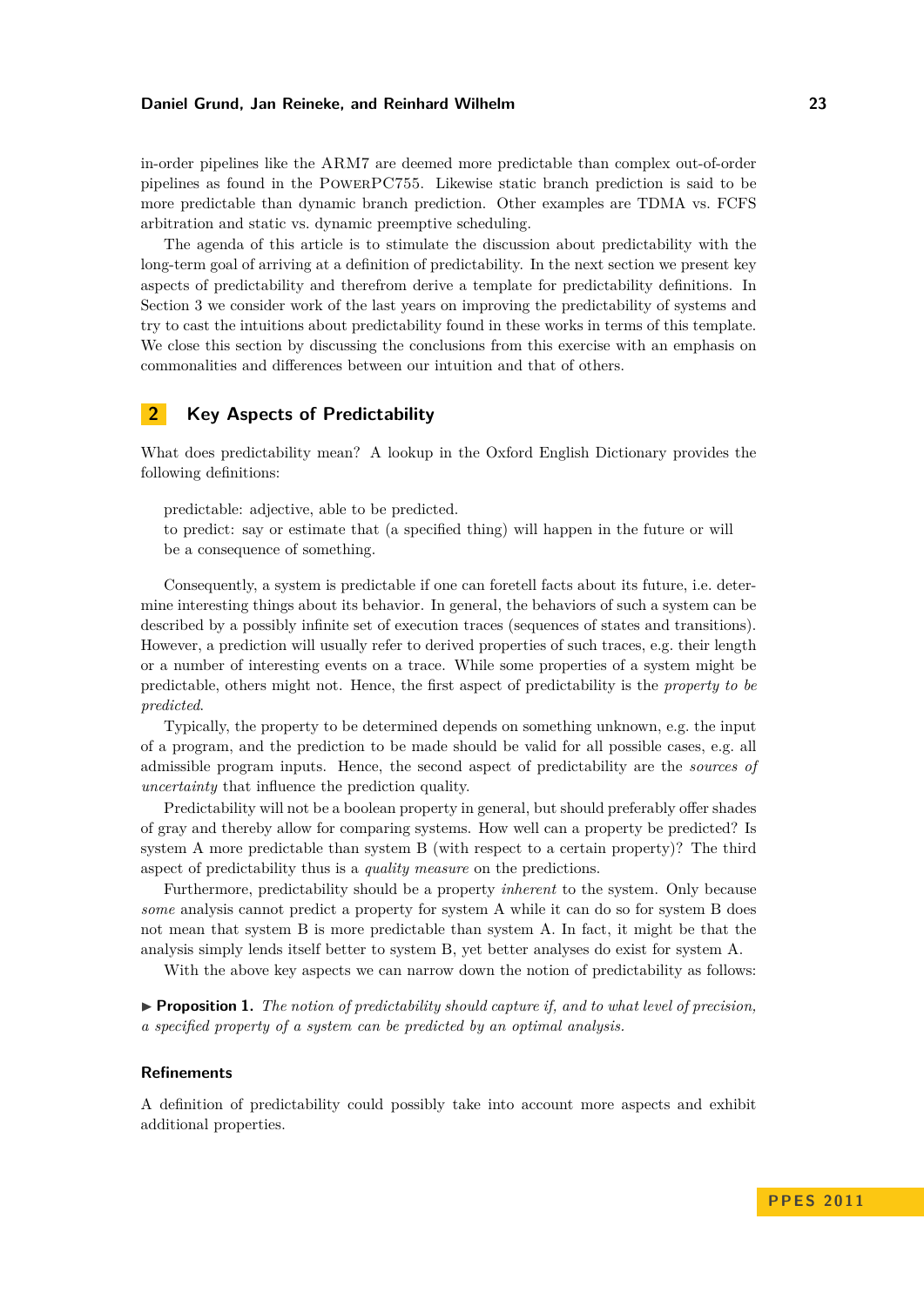

<span id="page-2-0"></span>**Figure 1** Distribution of execution times ranging from best-case to worst-case execution time (BCET/WCET). Sound but incomplete analyses can derive lower and upper bounds (LB, UB).

- $\blacksquare$  For instance, one could refine Proposition [1](#page-1-0) by taking into account the complexity/cost of the analysis that determines the property. However, the clause "by *any* analysis not more expensive than X" complicates matters: The key aspect of inherence requires a quantification over all analyses of a certain complexity/cost.
- Another refinement would be to consider different sources of uncertainty separately to m. capture only the influence of one source. We will have an example of this later.
- One could also distinguish the extent of uncertainty. E.g. is the program input completely  $\sim$ unknown or is partial information available?
- It is desirable that the predictability of a system can be determined automatically, i.e.  $\sim$ computed.
- It is also desirable that predictability of a system is characterized in a compositional way. m. This way, the predictability of a composed system could be determined by a composition of the predictabilities of its components.

## **2.1 A Predictability Template**

<span id="page-2-1"></span>Besides the key aspect of inherence, the other key aspects of predictability depend on the system under consideration. We therefore propose a template for predictability with the goal to enable a concise and uniform description of predictability instances. It consists of the above mentioned key aspects

- $\blacksquare$  property to be predicted,
- sources of uncertainty, and  $\equiv$
- quality measure.

In Section [3](#page-4-0) we consider work of the last years on improving the predictability of systems. We then try to cast the possibly even unstated intuitions about predictability in these works in terms of this template. But first, we consider one instance of predictability in more detail to illustrate this idea.

## **2.2 An Illustrative Instance: Timing Predictability**

In this section we illustrate the key aspects of predictability at the hand of timing predictability.

The property to be determined is the execution time of a program assuming uninterrupted execution on a given hardware platform.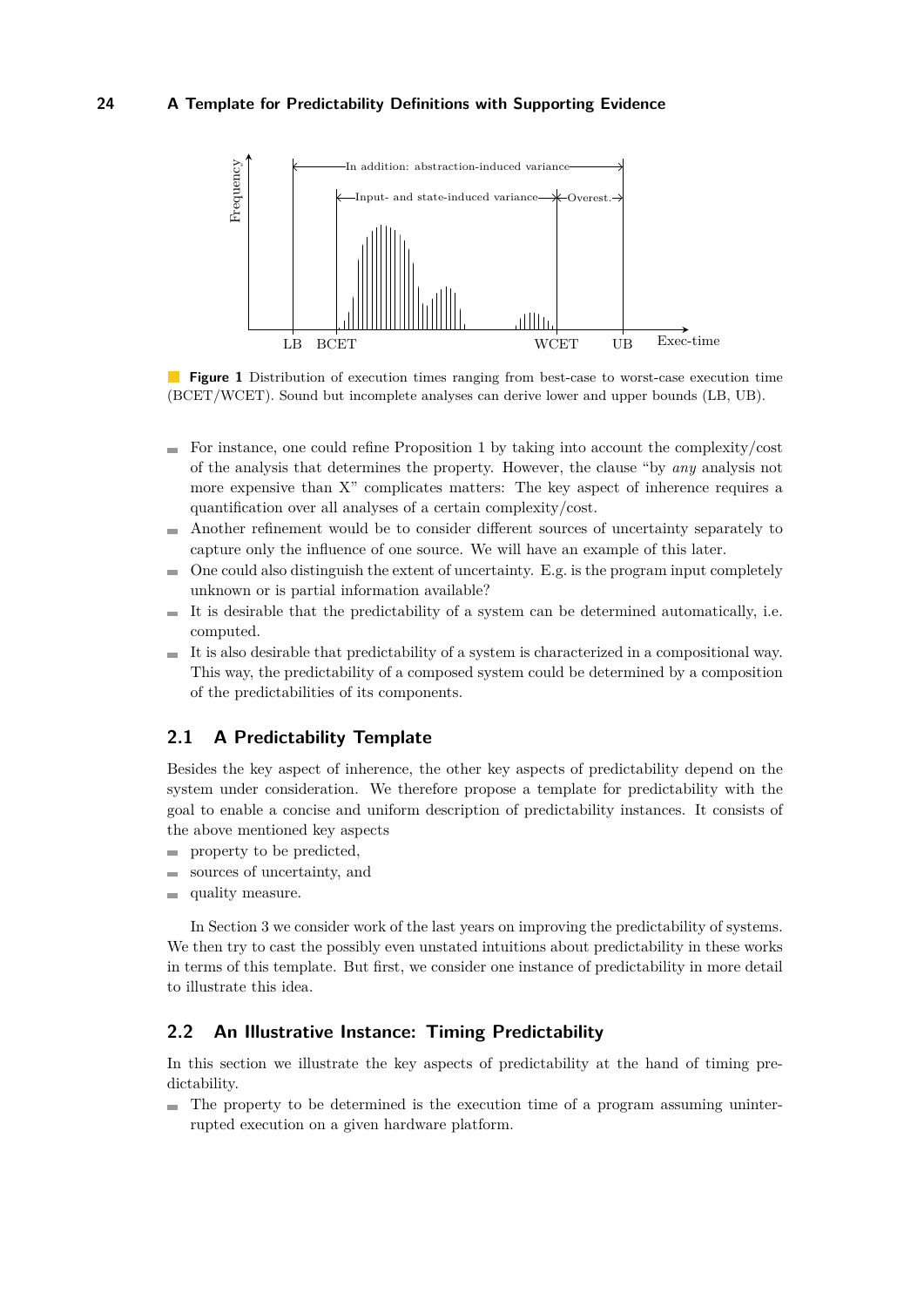- The sources of uncertainty are the *program input* and the *hardware state* in which execution begins. Figure [1](#page-2-0) illustrates the situation and displays important notions. Typically, the initial hardware state is completely unknown, i.e. the prediction should be valid for all possible initial hardware states. Additionally, schedulability analysis cannot handle a characterization of execution times in the form of a function depending on inputs. Hence, the prediction should also hold for all admissible program inputs.
- Usually, schedulability analysis requires a characterization of execution times in the form bounds on the execution time. Hence, a reasonable quality measure is the quotient of BCET over WCET; the smaller the difference the better.
- The inherence property is satisfied as BCET and WCET are inherent to the system.  $\blacksquare$

To formally define timing predictability we need to first introduce some basic definitions.

 $\triangleright$  **Definition 2.** Let Q denote the set of all *hardware states* and let  $\mathcal I$  denote the set of all *program inputs.* Furthermore, let  $T_p(q, i)$  be the *execution time* of program *p* starting in hardware state  $q \in \mathcal{Q}$  with input  $i \in \mathcal{I}$ .

Now we are ready to define timing predictability.

▶ Definition 3 (Timing predictability). Given uncertainty about the initial hardware state  $Q \subseteq Q$  and uncertainty about the program input  $I \subseteq \mathcal{I}$ , the timing predictability of a program *p* is

<span id="page-3-0"></span>
$$
\Pr_p(Q, I) := \min_{q_1, q_2 \in Q} \ \min_{i_1, i_2 \in I} \frac{T_p(q_1, i_1)}{T_p(q_2, i_2)} \tag{1}
$$

The quantification over pairs of states in *Q* and pairs of inputs in *I* captures the uncertainty. The property to predict is the execution time  $T_p$ . The quotient is the quality measure:  $Pr_p \in [0, 1]$ , where 1 means perfectly predictable.

### **Refinements**

The above definitions allow analyses of arbitrary complexity, which might be practically infeasible. Hence, it would be desirable to only consider analyses within a certain complexity class. While it is desirable to include analysis complexity in a predictability definition it might become even more difficult to determine the predictability of a system under this constraint: To adhere to the inherence aspect of predictability however, it is necessary to consider *all* analyses of a certain complexity/cost.

Another refinement is to distinguish hardware- and software-related causes of unpredictability by separately considering the sources of uncertainty:

▶ Definition 4 (State-induced timing predictability).

$$
SIPr_p(Q, I) := \min_{q_1, q_2 \in Q} \min_{i \in I} \frac{T_p(q_1, i)}{T_p(q_2, i)} \tag{2}
$$

Here, the quantification expresses the maximal variance in execution time due to different hardware states, *q*<sup>1</sup> and *q*2, for an arbitrary but fixed program input, *i*. It therefore captures the influence of the hardware, only. The input-induced timing predictability is defined analogously. As a program might perform very different actions for different inputs, this captures the influence of software:

▶ Definition 5 (Input-induced timing predictability).

$$
\text{IIPr}_p(Q, I) := \min_{q \in Q} \min_{i_1, i_2 \in I} \frac{T_p(q, i_1)}{T_p(q, i_2)}\tag{3}
$$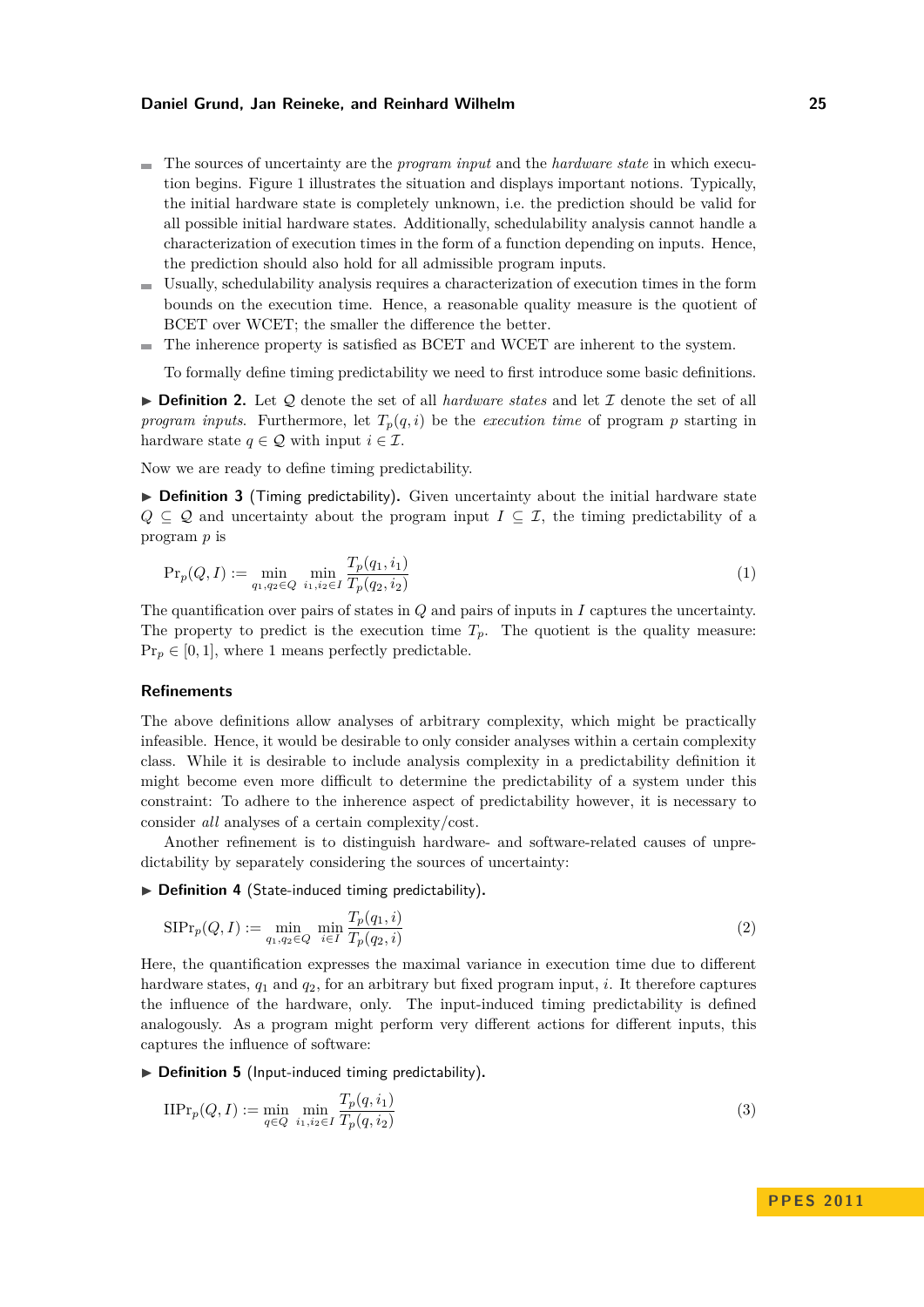#### **Example for state-induced timing unpredictability**

A system exhibits a *domino effect* [\[14\]](#page-9-8) if there are two hardware states *q*1*, q*<sup>2</sup> such that the difference in execution time of the same program starting in  $q_1$  respectively  $q_2$  may be arbitrarily high, i.e. cannot be bounded by a *constant*. For instance, the iterations of a program loop never converge to the same hardware state and the difference in execution time increases in each iteration.

In [\[22\]](#page-9-9) Schneider describes a domino effect in the pipeline of the PowerPC 755. It involves the two asymmetrical integer execution units, a greedy instruction dispatcher, and an instruction sequence with read-after-write dependencies.

The dependencies in the instruction sequence are such that the decisions of the dispatcher result in a longer execution time if the initial state of the pipeline is empty than in case it is partially filled. This can be repeated arbitrarily often, as the pipeline states after the execution of the sequence are equivalent to the initial pipeline states. For *n* subsequent executions of the sequence, execution takes  $9n + 1$  cycles when starting in one state,  $q_1^*$ , and  $12n$  cycles when starting in the other state,  $q_2^*$ . Hence, the state-induced predictability can be bounded for such programs *pn*:

$$
\text{SIPr}_{p_n}(Q, I) = \min_{q_1, q_2 \in Q} \ \min_{i \in I} \frac{T_{p_n}(q_1, i)}{T_{p_n}(q_2, i)} \le \frac{T_{p_n}(q_1^*, i^*)}{T_{p_n}(q_2^*, i^*)} = \frac{9n + 1}{12n} \tag{4}
$$

# **3 Supporting Evidence?**

<span id="page-4-0"></span>In recent years, significant efforts have been undertaken to design more predictable architectural components. As we mentioned in the introduction, these efforts are usually based on sensible, yet informal intuitions of what makes a system predictable. In this section, we try to cast these intuitions as instances of the predictability template introduced in Section [2.1.](#page-2-1)

We summarize our findings about how existing efforts fit into our predictability template in Tables [1](#page-5-0) and [2.](#page-6-0) For each approach we determine the *property* it is concerned with, e.g. execution time, the *source of uncertainty* that makes this property unpredictable, e.g. uncertainty about program inputs, and the *quality measure* that the approach tries to improve, e.g. the variation in execution time. Whenever the goals that are explicitly stated in the referenced papers do not fit into this scheme, we determine whether the approach can still be explained within the scheme. In that case, we provide appropriate characterizations in parentheses. In the following sections, we supplement the two tables with brief descriptions of the approaches.

## **3.1 Branch Prediction**

Bodin and Puaut [\[5\]](#page-8-1) and Burguière and Rochange [\[6\]](#page-9-10) propose WCET-oriented static branch prediction schemes. Bodin and Puaut specifically try to minimize the number of branch mispredictions along the worst-case execution path, thereby minimizing the WCET. Using static branch prediction rather than dynamic prediction is motivated by the difficulty in modeling complex dynamic schemes and by the incurred analysis complexity during WCET estimation. The approaches are evaluated by comparing WCET estimates for the generated static predictions with WCET estimates for the dynamic scheme, based on conservative approximations of the number of mispredictions.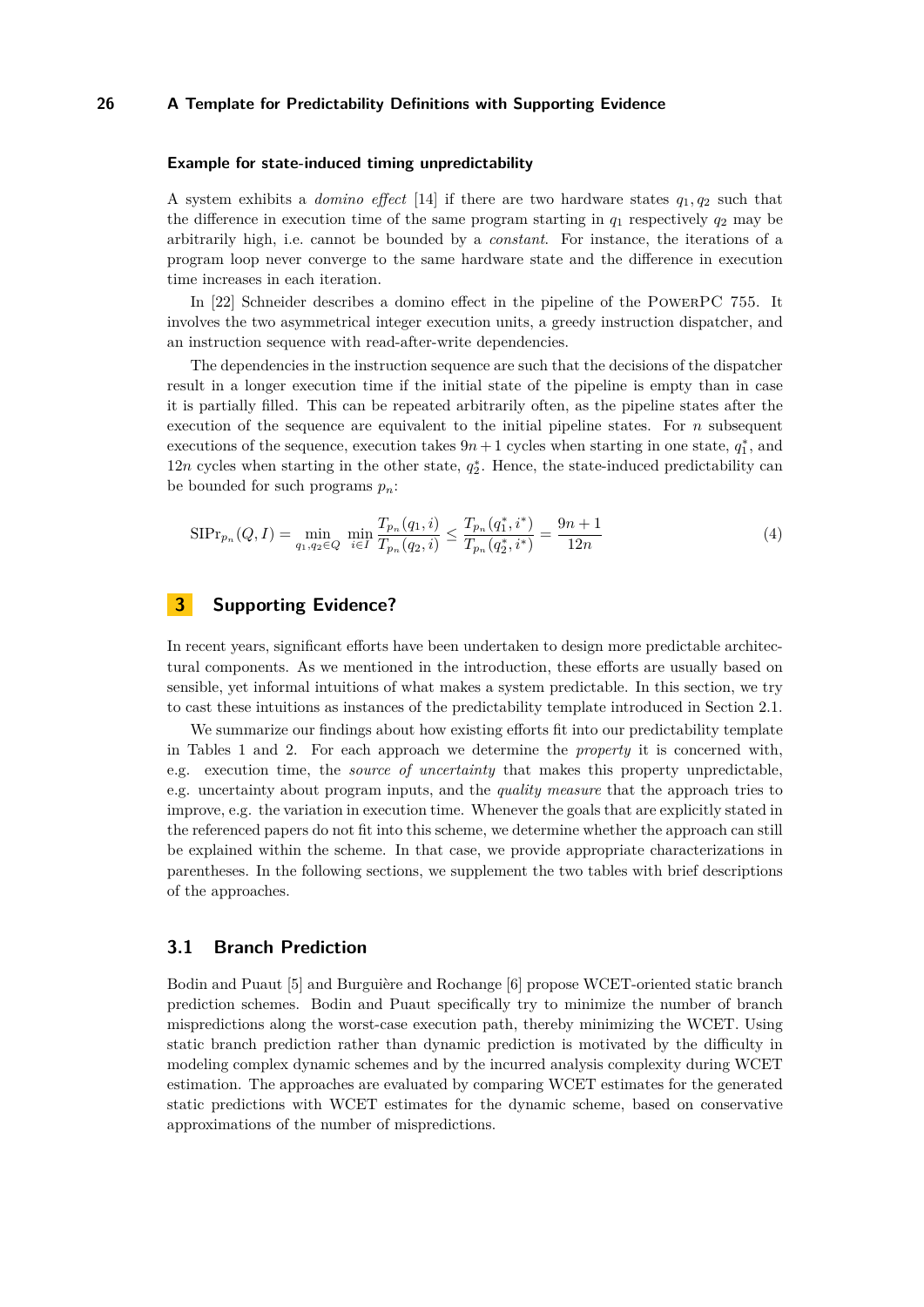| Approach                                                                                                              | Hardware $unit(s)$                                                       | Property                                                                          | Source of uncertainty                                                                                                         | Quality measure                                                                                             |
|-----------------------------------------------------------------------------------------------------------------------|--------------------------------------------------------------------------|-----------------------------------------------------------------------------------|-------------------------------------------------------------------------------------------------------------------------------|-------------------------------------------------------------------------------------------------------------|
| WCET-oriented static branch<br>prediction $[5, 6]$                                                                    | Branch predictor                                                         | Number of branch<br>mispredictions                                                | Analysis<br>imprecision<br>(Uncertainty<br>about<br>initial predictor state)                                                  | Statically computed<br>bound (Variability<br>in mispredictions)                                             |
| Time-predictable<br>execu-<br>tion mode for<br>superscalar<br>pipelines [21]                                          | Superscalar out-of-<br>order pipeline                                    | Execution time of<br>basic blocks                                                 | Analysis<br>imprecision<br>(Uncertainty about the<br>pipeline state at basic<br>block boundaries)                             | Qualitative: analy-<br>sis practically fea-<br>sible (Variability in<br>execution times of<br>basic blocks) |
| Simultane-<br>Time-predictable<br>ous Multithreading [2, 16]                                                          | SMT processor                                                            | Execution time of<br>tasks in real-time<br>thread                                 | Uncertainty about execu-<br>tion context, i.e., other<br>tasks executing in non-<br>real-time threads                         | Variability in execu-<br>tion times                                                                         |
| CoMPSoC: a template for com-<br>posable and predictable multi-<br>processor system on chips [9]                       | System on chip in-<br>cluding network on<br>chip, VLIW cores<br>and SRAM | Memory<br>access<br>and communica-<br>tion latency                                | Concurrent execution of<br>unknown other applica-<br>tions                                                                    | Variability in laten-<br>cies                                                                               |
| Precision-Timed<br>Architec-<br>tures $[13]$                                                                          | Thread-interleaved<br>pipeline<br>and<br>scratchpad memo-<br>ries        | Execution time                                                                    | Uncertainty about initial<br>state and execution con-<br>text                                                                 | Variability in execu-<br>tion times                                                                         |
| Predictable out-of-order execu-<br>tion using virtual traces [28]                                                     | Superscalar out-of-<br>order pipeline and<br>scratchpad memo-<br>ries    | Execution time of<br>program paths                                                | State of features such<br>as caches, branch predic-<br>tors, etc. and input val-<br>ues of variable latency in-<br>structions | Variability in execu-<br>tion times                                                                         |
| Memory Hierarchies, Pipelines,<br>and Buses for Future Architec-<br>tures in Time-Critical Embed-<br>ded Systems [29] | Pipeline,<br>memory<br>hierarchy,<br>and<br>buses                        | Execution<br>time,<br>memory access la-<br>tencies, latencies<br>of bus transfers | Uncertainty about the<br>pipeline state, the cache<br>state, and about concur-<br>rently executing applica-<br>tions          | Variability in execu-<br>tion times and mem-<br>ory access latencies                                        |

**Table 1** Part I of constructive approaches to predictability.

## <span id="page-5-0"></span>**3.2 Pipelining and Multithreading**

Rochange and Sainrat [\[21\]](#page-9-11) propose a time-predictable execution mode for superscalar pipelines. They simplify WCET analysis by regulating instruction flow of the pipeline at the beginning of each basic block. This removes all timing dependencies within the pipeline between basic blocks. Thereby it reduces the complexity of WCET analysis, as it can be performed on each basic block in isolation. Still, caches have to be accounted for globally. The authors take the stance that efficient analysis techniques are a prerequisite for predictability: "a processor might be declared unpredictable if computation and/or memory requirements to analyse the WCET are prohibitive."

Barre et al. [\[2\]](#page-8-2) and Mische et al. [\[16\]](#page-9-12) propose modifications to simultaneous multithreading (SMT) architectures. They adapt thread-scheduling in such a way that one thread, the real-time thread, is given priority over all other threads, the non-real-time threads. As a consequence, the real-time thread experiences no interference by other threads and can be analyzed without having to consider its context, i.e., the non-real-time threads.

# **3.3 Comprehensive Approaches**

Hansson et al. [\[9\]](#page-9-13) propose CoMPSoC, a template for multiprocessors with predictable and composable timing. By predictability they refer to the ability to determine lower bounds on performance. By composability they mean that the composition of applications on one platform does not have any influence on their timing behavior. Predictability is achieved by VLIW cores and no use of caches or DRAM. Composability is achieved by TDM arbitration on the network on chip and on accesses to SRAMs.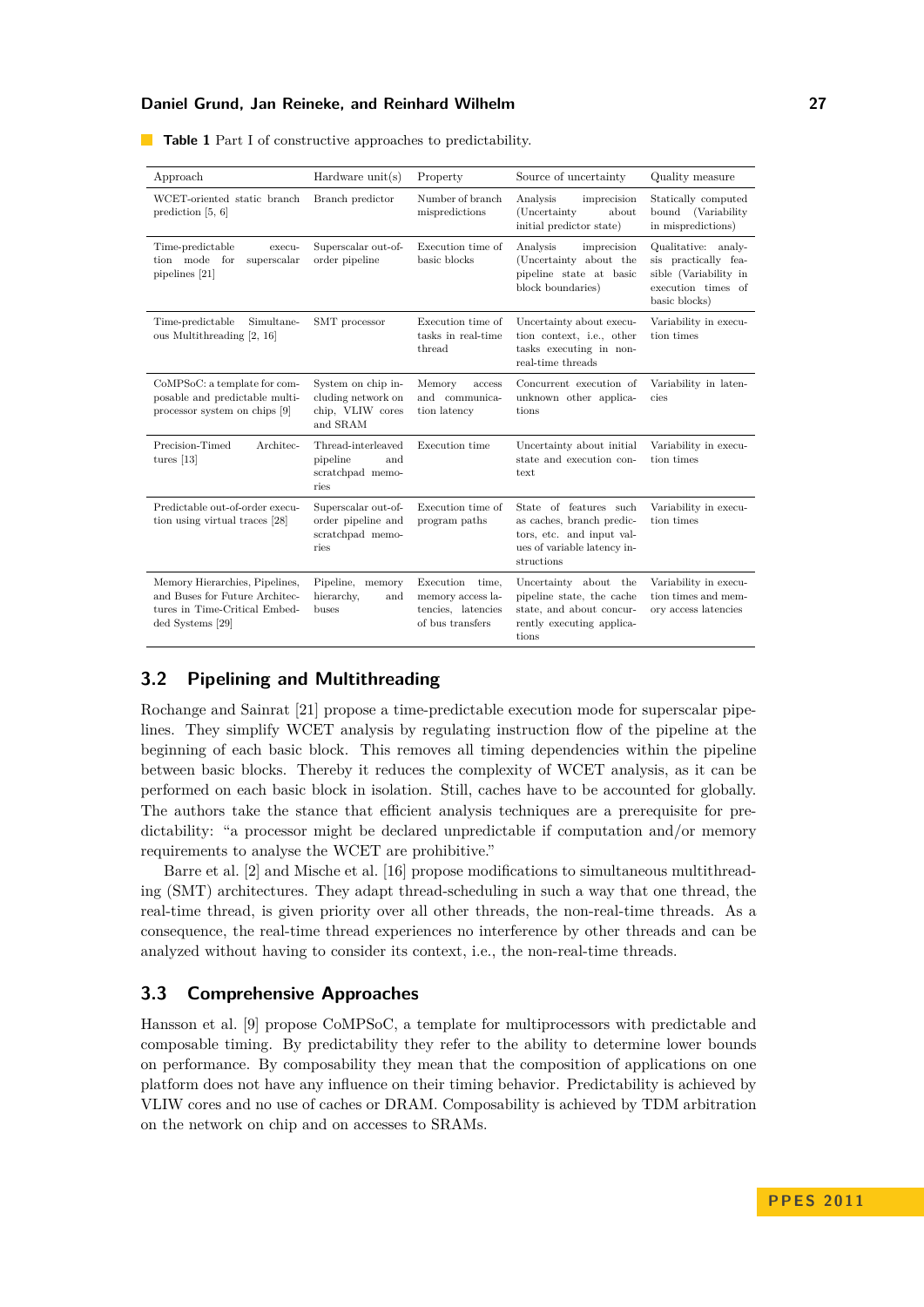Lickly et al. [\[13\]](#page-9-5) present a precision-timed (PRET) architecture that uses a threadinterleaved pipeline and scratchpad memories. The thread-interleaved pipeline provides high overall throughput and constant execution times of instructions in all threads, at the sacrifice of single-thread performance. PRET introduces new instructions into the ISA to provide control over timing at the program level.

Whitham and Audsley [\[28\]](#page-9-14) refine the approach of Rochange [\[21\]](#page-9-11). Any aspect of the pipeline that might introduce variability in timing is either constrained or eliminated: scratchpads are used instead of caches, dynamic branch prediction is eliminated, variable duration instructions are modified to execute a constant number of cycles, exceptions are ignored. Programs are statically partitioned into so-called traces. Within a trace, branches are predicted perfectly. Whenever a trace is entered or left, the pipeline state is reset to eliminate any influence of the past.

Wilhelm et al. [\[29\]](#page-9-15) give recommendations for future architectures in time-critical embedded systems. Based on the principle *to reduce the interference on shared resource*, they recommend to use caches with LRU replacement, separate instruction and data caches, and so-called *compositional* architectures, such as the ARM7. Such architectures do not have domino effects and exhibit little state-induced variation in execution time.

## **3.4 Memory Hierarchy**

In the context of the Java Optimized Processor, Schoeberl [\[23\]](#page-9-16) introduces the so-called *method cache*: instead of caching fixed-size memory blocks, the method cache caches entire Java methods. Using the method cache, cache misses may only occur at method calls and returns. Due to caching variable-sized blocks, LRU replacement is infeasible. Metzlaff et al. [\[15\]](#page-9-17) propose a very similar structure, called *function scratchpad*, which they employ within an SMT processor.

Schoeberl et al. [\[24\]](#page-9-18) propose dedicated caches for different types of data: methods (instructions), static data, constant, stack data, and heap data. For heap data, they propose a small, fully-associative cache. Often, the addresses of accesses to heap data are difficult, or in case of most memory allocators, impossible to predict statically. In a normal set-associative cache, an access with an unknown address may modify any cache set. In the fully-associative case, knowledge of precise memory addresses for heap data is unnecessary.

Puaut and Decotigny [\[18\]](#page-9-19) propose to statically lock cache contents to eliminate intra-

<span id="page-6-0"></span>

| Approach                                    | Hardware $unit(s)$                      | Property                                          | Source of uncertainty                                                                 | Quality measure                                                         |
|---------------------------------------------|-----------------------------------------|---------------------------------------------------|---------------------------------------------------------------------------------------|-------------------------------------------------------------------------|
| Method Cache [23, 15]                       | Memory hierarchy                        | Memory<br>access<br>time                          | about initial<br>(Uncertainty)<br>cache state)                                        | Simplicity of analysis                                                  |
| Split Caches [24]                           | Memory hierarchy                        | Number of data<br>cache hits                      | Among others, uncertainty<br>about addresses of data ac-<br>cesses                    | (Percentage of<br>$ac-$<br>cesses that can be<br>statically classified) |
| Static Cache Locking [18]                   | Memory hierarchy                        | Number<br>of<br>in-<br>cache<br>struction<br>hits | Uncertainty about initial<br>cache state and interference<br>due to preempting tasks  | Statically computed<br>bound (Variability in<br>number of hits)         |
| Predictable DRAM Con-<br>trollers $[1, 17]$ | DRAM controller in<br>multi-core system | Latency of DRAM<br>accesses                       | Occurrence of refreshes and<br>interference by concurrently<br>executing applications | Existence and size of<br>bound on access la-<br>tency                   |
| Predictable<br>DRAM Re-<br>freshes $[4]$    | DRAM controller                         | Latency of DRAM<br>accesses                       | Occurrence of refreshes                                                               | Variability in laten-<br>cies                                           |
| Single-path paradigm [19]                   | Software-based                          | Execution time                                    | Uncertainty about program<br>inputs                                                   | Variability in execu-<br>tion times                                     |

| <b>Table 2</b> Part II of constructive approaches to predictability. |
|----------------------------------------------------------------------|
|----------------------------------------------------------------------|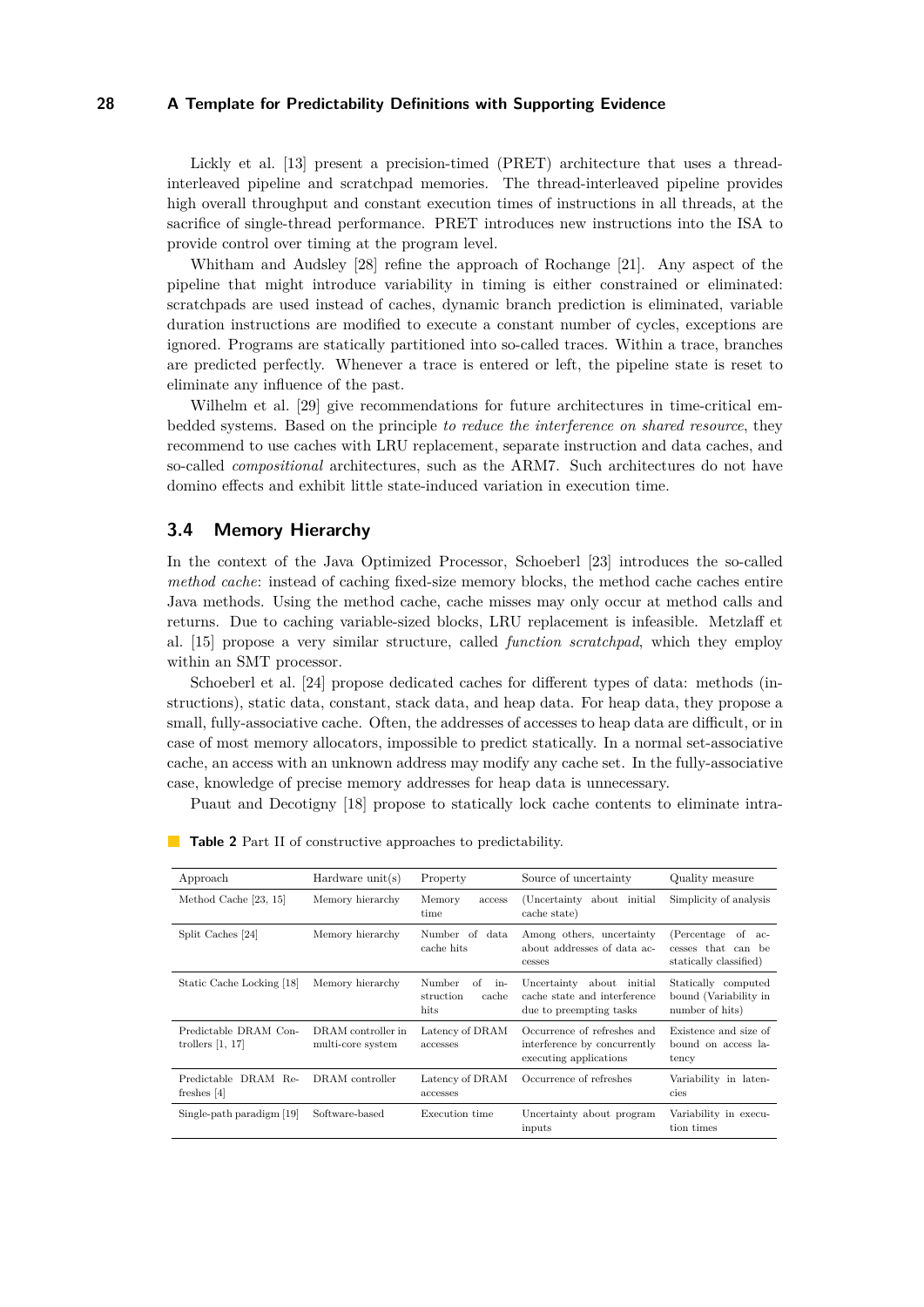task cache interference and inter-task cache interferences (in preemptive systems). They introduce two low-complexity algorithms to statically determine which instructions to lock in the cache. To evaluate their approach, they compare statically guaranteed cache hit rates in unlocked caches with hit rates in locked caches.

Akesson et al. [\[1\]](#page-8-3) and later Paolieri et al. [\[17\]](#page-9-20) propose the predictable DRAM controllers *Predator* and *AMC*, respectively. These controllers provide a guaranteed maximum latency and minimum bandwidth to each client, independently of the execution behavior of other clients. This is achieved by predictable access schemes, which allow to bound the latencies of individual memory requests, and predictable arbitration mechanisms: CCSP in *Predator* and TDM in *AMC*, allow to bound the interference between different clients.

Bhat and Mueller [\[4\]](#page-8-4) eliminate interferences between DRAM refreshes and memory accesses, so that WCET analysis can be performed without considering refreshes. Standard memory controllers periodically refresh consecutive rows. Their idea is to instead execute these refreshes in bursts and refresh all lines of a DRAM device in a single or few bursts. Such refresh bursts can then be scheduled in periodic tasks and taken into account during schedulability analysis.

## **3.5 Discussion**

The predictability view of most efforts can indeed be cast as instances of the predictability template introduced in Section [2.1.](#page-2-1) Also, different efforts *do* require different instantiations: Properties found include: execution time, number of branch mispredictions, number of cache misses, DRAM access latency. Sources of uncertainty include: initial {processor|cache|branch predictor state, but also program inputs, and concurrently executing applications. Most disagreement between the predictability template and the views taken in the analyzed efforts arises at the question of the quality measure: Many approaches use existing static analysis approaches to evaluate the predictability improvement. This *does not* establish that an approach improves predictability. However, as the inherent predictability is often hard to determine, this is still useful. Designers of real-time systems need analysis methods that will provide useful guarantees. So, from a practical point of view, system A *will* be considered more predictable than system B if some analysis for A are more precise than for B. In such cases, further research efforts should clarify whether A is indeed more predictable than B. Overapproximating static analyses provide upper bounds on a system's inherent predictability. Few methods exist so far to bound predictability from below.

## **4 Related Work**

Here we want to discuss related work that tries to capture the essence of predictability or aims at a formal definition.

Bernardes [\[3\]](#page-8-0) considers a discrete dynamical system  $(X, f)$ , where X is a metric space and *f* describes the behavior of the system. Such a system is considered predictable at a point *a*, if a predicted behavior is sufficiently close to the actual behavior. The actual behavior at *a* is the sequence  $(f^i(a))_{i\in\mathbb{N}}$  and the predicted behavior is a sequence of points in *δ*-environments,  $(a_i)_{i \in \mathbb{N}}$ , where  $a_i \in B(f(a_{i-1}), \delta)$ , and the sequence starts at  $a_0 \in B(a, \delta)$ .

Stankovic and Ramamritham [\[25\]](#page-9-1) already posed the question about the meaning of predictability in 1990. The main answers given in this editorial is that "it should be possible to show, demonstrate, or prove that requirements are met subject to any assumptions made." Hence, it is rather seen as the existence of successful analysis methods than an inherent system property.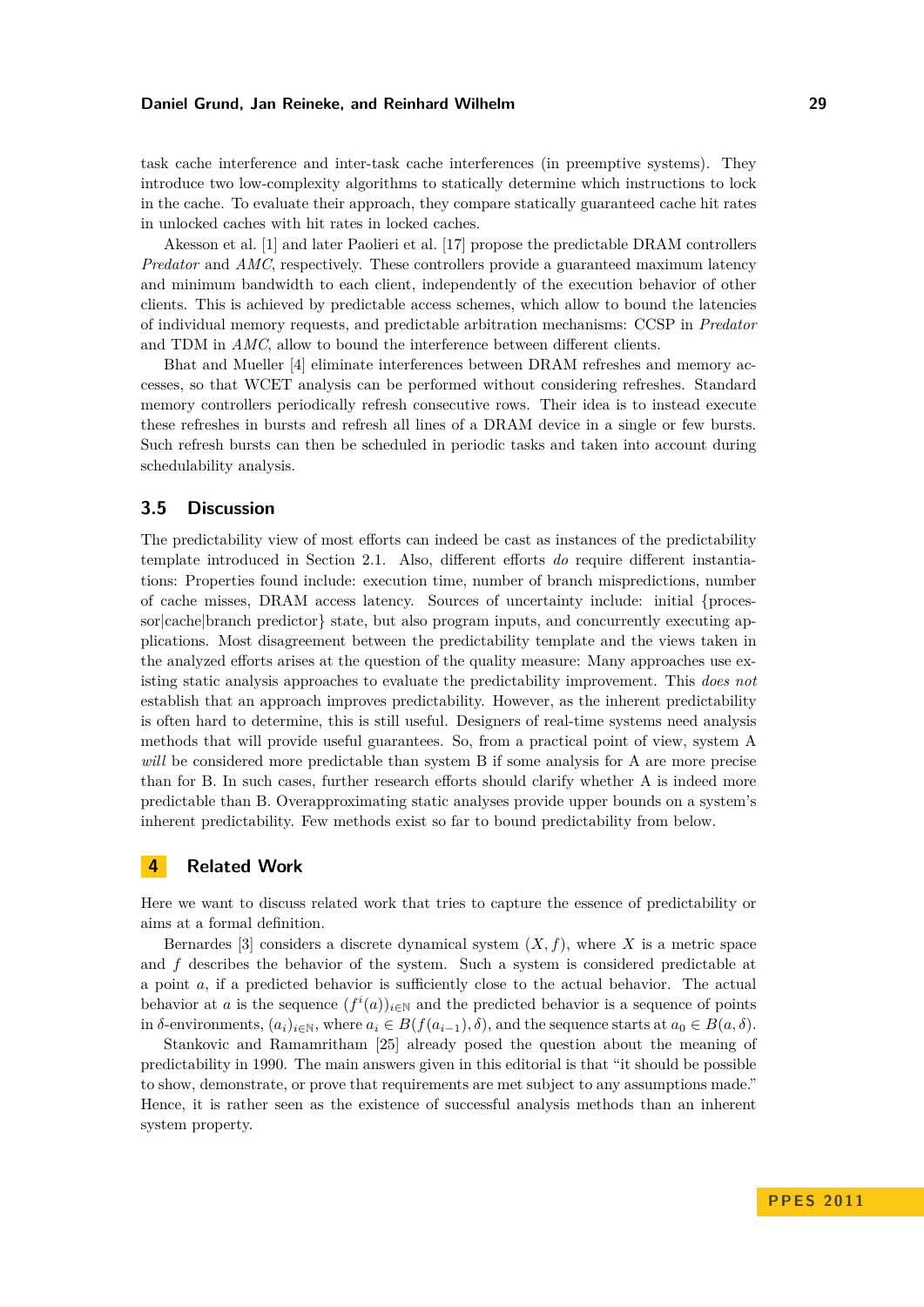Henzinger [\[10\]](#page-9-3) describes predictability as a form of determinism. Several forms of nondeterminism are discussed. Only one of them influences observable system behavior, and thereby qualifies as a source of uncertainty in our sense. There is also a short discussion how to deal with such nondeterminism: Either avoid it by building systems bottom-up using only deterministic components or achieve top-level determinism by hiding lower-level nondeterminism by a deterministic abstraction layer. [\[25\]](#page-9-1) discusses a similar approach.

Thiele and Wilhelm [\[26\]](#page-9-2) describe threats to timing predictability of systems, and proposes design principles that support timing predictability. Timing predictability is measured as difference between the worst (best) case execution time and the upper (lower) bound as determined by an analysis.

In a precursor of this article, Grund [\[8\]](#page-9-22) also attempts to formally capture predictability. It is argued, as opposed to almost all prior attempts, that predictability should be an inherent system property.

Kirner and Puschner [\[11\]](#page-9-23) describe time-predictability as the ability to calculate the duration of actions and explicitly includes the availability of efficient calculation techniques. Furthermore, a "holistic definition of time-predictability" is given. It combines the predictability of timing, as given in [\[8\]](#page-9-22) and in Equation [1;](#page-3-0) and the predictability of the worst-case timing, as given in [\[26\]](#page-9-2).

[\[20\]](#page-9-24) does not aim at a general definition of predictability. Instead the predictability of caches, in particular replacement policies, is considered. Two metrics are defined that indicate how quickly uncertainty, which prevents the classification of hits respectively misses, can be eliminated. As these metrics mark a limit on the precision that *any* cache analysis can achieve, they are inherent system properties.

# **5 Summary and Future Work**

The most severe disagreement between our opinion on predictability and those of others concerns the inherence property. We think that the aspect of inherence is indispensable to predictability: Basing the predictability *of a system* on the result of *some* analysis of the system is like stating that sorting takes exponential time only because nobody has found a polynomial algorithm yet!

Modern computer architectures are so complex that arguing about properties of their timing behavior as a whole is extremely difficult. We are in search of compositional notions of predictability, which would allow us to derive the predictability of such an architecture from that of its pipeline, branch predictor, memory hierarchy, and other components. Future work should also investigate the relation of predictability to other properties such as robustness, composability and compositionality.

#### **References**

- <span id="page-8-3"></span>**1** B. Akesson, K. Goossens, and M. Ringhofer. Predator: A predictable SDRAM memory controller. In *CODES+ISSS '07*, pages 251–256, 2007.
- <span id="page-8-2"></span>**2** J. Barre, C. Rochange, and P. Sainrat. A predictable simultaneous multithreading scheme for hard real-time. In *Architecture of computing systems '08*, pages 161–172, 2008.
- <span id="page-8-0"></span>**3** N. C. Bernardes, Jr. On the predictability of discrete dynamical systems. *Proc. of the American Math. Soc.*, 130(7):1983–1992, 2001.
- <span id="page-8-4"></span>**4** B. Bhat and F. Mueller. Making DRAM refresh predictable. In *ECRTS '10*, 2010.
- <span id="page-8-1"></span>**5** F. Bodin and I. Puaut. A WCET-oriented static branch prediction scheme for real-time systems. In *ECRTS '05*, pages 33–40, 2005.